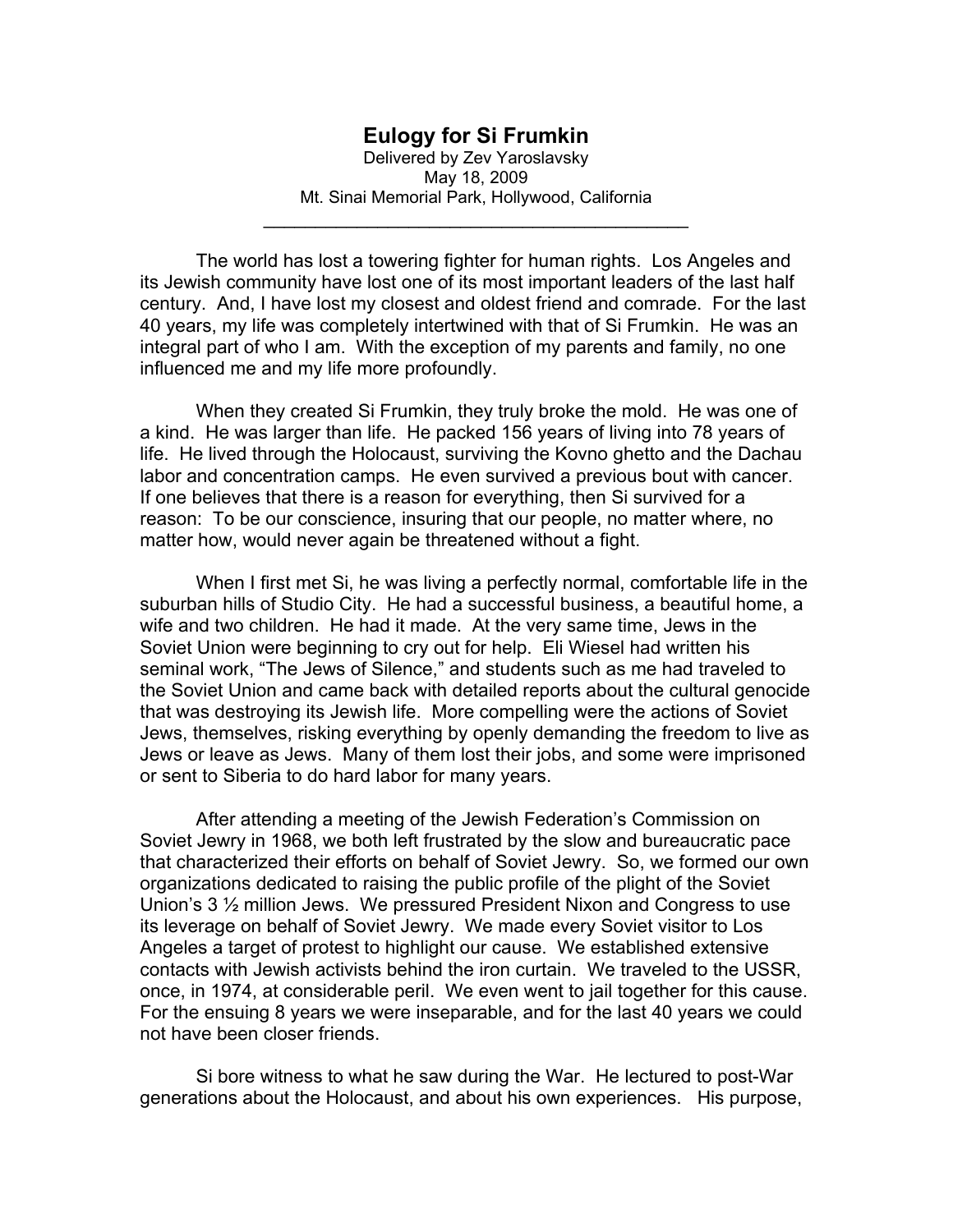however, was not to dwell on the past, but to prevent its recurrence in the future. He was determined to do whatever he could to insure that the history he lived through would not repeat itself. It was to this end that he passionately and uncompromisingly dedicated his life.

 According to a Los Angeles Times profile about Si in 1990, "Once the message from Soviet Jews reached him, 'Why have you forgotten us,' Frumkin's drapery company increasingly became a sideline. His grab for normalcy seems to have come to a complete and permanent halt." Indeed, it was their cause that jolted him from his comfort zone.

Nothing was more abhorrent to Si than free people sitting on their hands while others suffered in need of their help. Si coined a phrase that came to describe those who were reticent to raise their voices in support of Soviet Jews. He called it the "Sha, Shtil Syndrome." Loosely translated from the Yiddish: "Be quiet and be still." Failure to act with the urgency required to save Jews in trouble drove him crazy.

 When we launched the social action movement on behalf of Soviet Jews here in Los Angeles---Si the grown up, me the long haired student---we ran into this reluctance to act time and again. When we proposed to organize the Candlelight Walk on Hanukah in downtown, we were told it would be "counterproductive." Si didn't buy it, and 10,000 people marched on a cold and windy night on behalf of Soviet Jews, and news of the demonstrations reached Jewish activists behind the iron curtain before the night was out.

 When Si conceived the idea to send Rosh Hashanah cards to Soviet Jews who had been refused permission to emigrate (they came to be known as "refuseniks"), we were told it would jeopardize their security. Si didn't buy it, and a national campaign that started around his kitchen table, resulted in tens of thousands of New Year's cards flooding refuseniks' mailboxes from Moscow to Baku; and from Leningrad to Tashkent. Soon enough, Soviet Jews knew that they would not be forgotten.

 When Soviet artists came to Los Angeles, we planned to picket them. We were told that if we did this, the trickle of emigration that had begun in the early 1970's would come to a halt. Si didn't buy it, and these demonstrations were followed by increased emigration.

 When we asked television newscaster, George Putnam to promote our cause, or radio talk show hosts such as Ray Briem, Marv Gray and Hilly Rose to conduct live interviews on the air with refuseniks in the Soviet Union, we were told that such exposure would risk their imprisonment. Si didn't buy it, and indeed those broadcasts may have been the one thing that saved these same refuseniks from incarceration.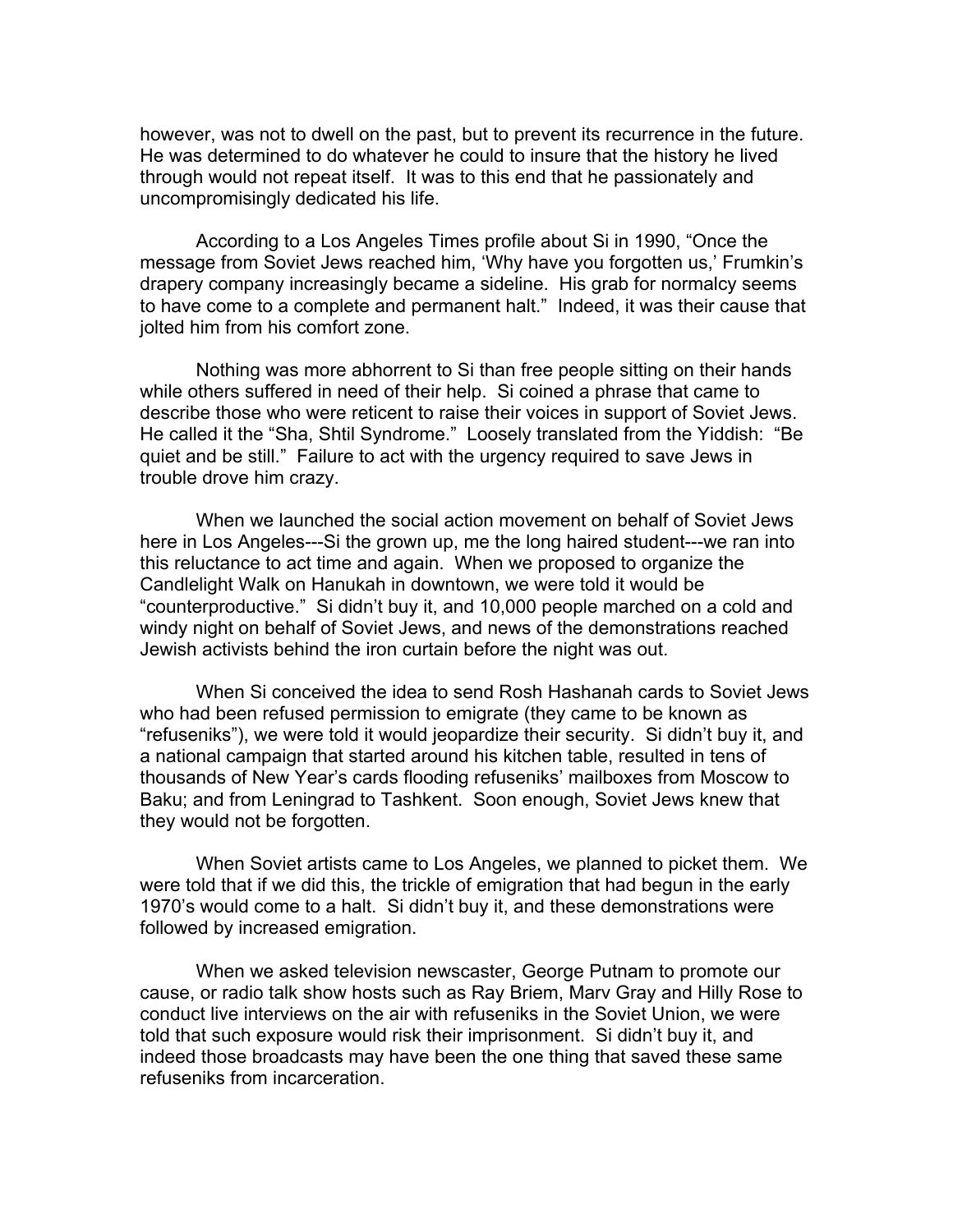Si Frumkin didn't trust authority or authority figures. He especially didn't trust bureaucrats. His world view was simple: He believed to his core that the Holocaust could not have been executed without mindless bureaucrats, civil servants and functionaries doing what they did best---heartlessly following orders and dutifully complying with regulations. Shaming the free world, especially our government and our community, into doing the right thing was Si's cause. No man did more in the last 40 years to raise his voice and insure that free people did not remain silent in the face of oppression.

And, when the battle for Soviet Jewry was won, he turned his attention to the tens of thousands of Jewish immigrants who had come to Los Angeles. They came with few resources, and some had great difficulty adjusting. Some even lived in abject poverty, and they needed an advocate in the halls of government and a shoulder they could lean on. Si assumed that role, and he became their godfather.

Si's obsession with justice also motivated him to fight European insurance companies who had refused to allow Holocaust survivors to redeem the life insurance policies of Jews who were murdered by the Nazis. As the years passed, these survivors became poor and destitute. The insurance issue became not only an issue of justice, but a matter of economic survival. Even when some sought to sell out the survivors, Si did not stand idly by. Indeed, he was working on this very issue when he fell ill a few months ago.

Si extended himself, not for himself but for others; most often for others he didn't even know. He cared about people and their individual circumstances, and it didn't matter to him who they were or whether or not they were important. It was for this reason that I appointed him to Los Angeles County's Board of Retirement, because I knew that any retiree coming before that board with a grievance would get fairness and justice from him.

Si was a force of nature; a one man rapid response force for Jews in trouble. When Nazis marched in Skokie, Illinois, the community turned to Si. When world Jewry mobilized to save Ethiopian Jewry, Si was there. When Standard Oil urged its shareholders to lobby Congress against Israel, Si asked its customers to mail their credit cards to him so that they could be burned in front of their headquarters. We had a big bonfire, and Standard Oil backed down. There were no committee meetings and no debates; just action. More recently, Si was instrumental in helping build bridges between the Jewish and evangelical Christian community in an effort to bolster Israel's support base here at home.

The world is a far better place because of Si Frumkin. This is not just hyperbole. In Si's case, there is empirical evidence that he made a difference,